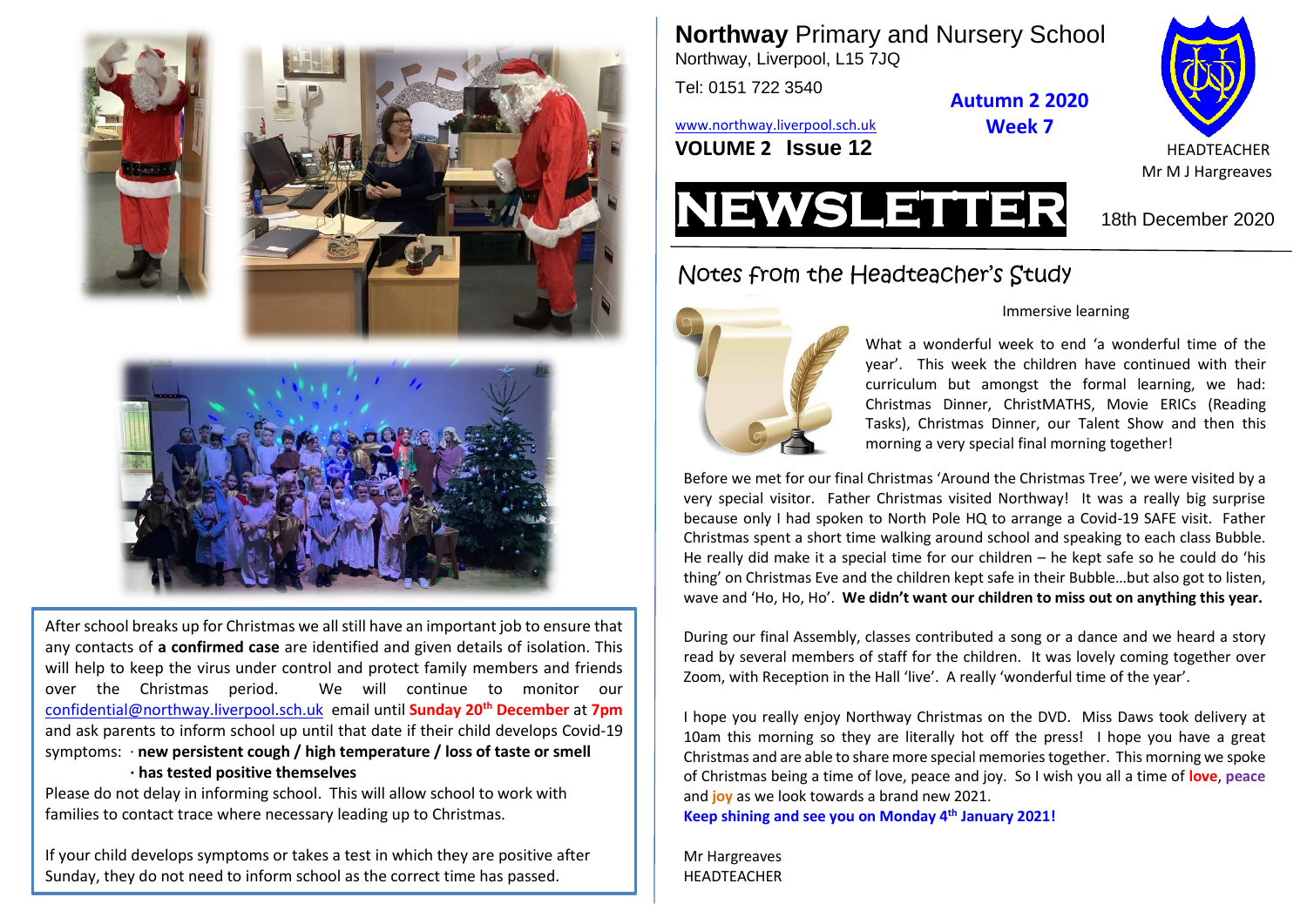### From Liverpool City Council



Liverpool<br>City Council

Dear Parents and Carers,

We would like to thank you for your continued support in the fight against Coronavirus.

Although the number of infections in Liverpool has reduced, the rate of reduction has levelled out and infections in working age and older people are still too high. We therefore all need to continue to be careful and stay safe.

Although the number of infections in Liverpool has reduced, the rate of reduction has levelled out and infections in working age and older people are still too high. There are key actions we urge you take to stay safe and keep infections low around socialising over Christmas and returning to school.

#### **Holiday socialising**

Just because we can mix outside of our household over 5 days over Christmas – doesn't mean we should. We urge you consider just how much mixing you will need to do and how you can continue to reduce the risks, as some people such as the elderly and those with underlying medical conditions continue to be at much greater risk. Over Christmas we ask that you please:

- Stick to your bubbles
- Minimise contact with individuals who are unwell by ensuring that those who have coronavirus (COVID-19) symptoms, or who have someone in their household who does, stay in isolation.
- Avoid large gatherings
- Avoid unnecessary contact
- Open a window for ventilation
- Continue to wash your hands thoroughly and more often
- Continue with good respiratory hygiene: use a tissue and catch it, bin it kill it. Remember there are other infections doing the rounds over the winter period including influenza (flu). Please ensure you have your flu vaccination if you are in a vulnerable group.

Christmas advice (from .gov.) [https://www.gov.uk/guidance/guidance-for-the](https://www.gov.uk/guidance/guidance-for-the-christmas-period)[christmas-period](https://www.gov.uk/guidance/guidance-for-the-christmas-period) Please follow the local rules on where you can go and who you can meet, including on New Year's Eve when your Christmas bubble will no longer apply.

#### **Children returning to school**

To prevent the virus coming back into the school in the new school term **we urge all secondary school and college pupils take a Lateral Flow Test once you and they have finished your main Christmas socialising but before returning to school**. Asymptomatic testing is available to all school children.

There are still a number of test centres open over the Christmas Period and into the New Year. Full details can be found below:

#### <https://liverpool.gov.uk/smarttesting>

We would like to thank you again and wish you a Merry Christmas and welldeserved restful break.

Yours sincerely,

#### *Matt Ashton*

Director of Public Health, Liverpool

#### *Steve Reddy*

Director of Children's Services, Liverpool City Council

**Following this recommendation, all staff have been requested to take a Lateral Flow Test before returning on 4th January and it would be very good if all Northway families considered accessing a test too after 1 st January and before the 4 th January.**

**Thank you.**